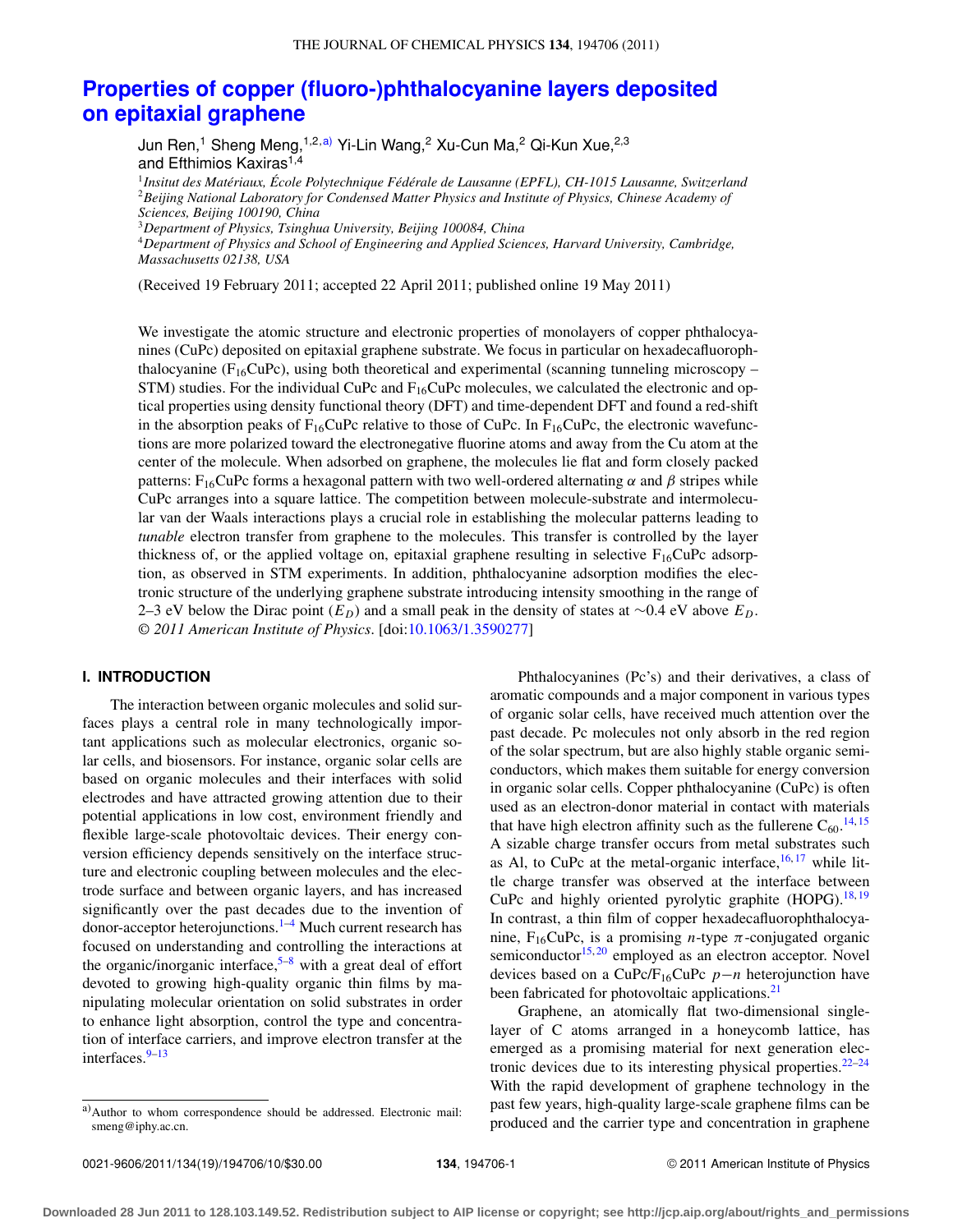can be precisely controlled. $^{23}$  $^{23}$  $^{23}$  Therefore, it is highly promising to use graphene and its derivatives in organic solar cells as, for example, a nanoscale electrode, $25$  to assist donor/acceptor molecular assembly and carrier transfer. In addition, as a single atomic layer of carbon atoms, graphene is the simplest model to explore the interactions between layers of organic molecules and the electrode surface in thin-film based devices.

The interaction between Pc molecules and inorganic surfaces, including the single-crystal metal surfaces Cu(111), Au(111), and Ag(111),  $12,26-29$  $12,26-29$  $12,26-29$  HOPG,  $30,31$  $30,31$  and the insulating oxide surface  $SiO<sub>2</sub>$  (Refs. [32](#page-9-23) and [33\)](#page-9-24) has been intensively investigated. Most of the previous works focused primarily on experimental studies of the interface structure and molecu-lar orientations. Recently, Wang et al.<sup>[34](#page-9-25)</sup> have employed scanning tunneling microscopy (STM) techniques to study the adsorption of  $F_{16}CuPc$  molecules on monolayer and bilayer epitaxial graphene (EG) grown on a SiC substrate and observed well-ordered phases of incommensurate Pc islands. Here we investigate the structure of a Pc layer on EG at the atomic level and the nature of the interaction between the Pc molecules and EG, which are important in order to understand the charge transfer mechanisms at the organic/inorganic interface in molecular electronic devices and solar cells.

We use first-principles calculations based on density functional theory (DFT) and time-dependent DFT (TDDFT) to compare the electronic and optical properties of isolated CuPc and  $F_{16}$ CuPc molecules. We then investigate possible configurations of CuPc and  $F_{16}$ CuPc molecule on the graphene surface. After optimizing the structures, we found that Pc molecules are physisorbed on EG, lying flat to form well-ordered hexagonal ( $F_{16}CuPc$ ) or square lattices (CuPc). A small amount of charge transfer from the EG to the Pc layer occurs upon adsorption; more importantly, the amount of charge transfer can be controllably tuned by the thickness of EG layers or the applied voltage on graphene, which results in the observed selective adsorption on monolayer graphene.  $F_{16}CuPc$  exhibits a stronger polarization effect at the Pc/graphene interface than CuPc. Local electronic features in the range of 2–3 eV below and 0.4 eV above the Dirac point  $(E_D)$  are identified and compared to experiment, revealing the modification of the electronic structure of graphene due to Pc adsorption. The simulated STM images, optical spectra and molecular orbital alignments agree well with available experimental results. All these findings point to the possibility of controlling the adsorption structure and the amount of charge transfer from the substrate to the molecular layer at the organic/graphene interface which constitutes a novel approach to interfacial structure engineering and carrier control, in essence achieving controlled doping without chemical substitution.

## **II. METHODS**

The first-principles calculations were performed with the SIESTA code<sup>35</sup> and the Vienna *ab initio* simulation package (VASP), $36$  in the framework of DFT. The supercell with periodic boundary conditions is composed of graphene and the monolayer of Pc molecules, with a C-C bond length of 1.42 Å and a vacuum layer exceeding 14 Å. For CuPc, we adopted an almost square lattice, with a graphene supercell  $(1, 5) \times (4, 3)$ , containing 78 carbon atoms per unit cell (UC). Here, (*n*, *m*) denotes a vector which is a sum of *n* and *m* multiples of the two primitive lattice vectors of the graphene lattice. The almost square lattice vectors are 13.69 Å and 14.96 Å, respectively, at an angle of 86◦. This is the closest to a square cell that can be constructed as a supercell of the graphene lattice to match experimental observations of Pc on graphite.<sup>[37](#page-9-28)</sup> For the uniform  $F_{16}CuPc$  layer, we adopted two almost hexagonal lattices to simulate two distinct arrangements of the molecules with respect to the graphene substrate: (1) The first has the Pc-Pc axis along the armchair direction of graphene and  $(3, 4) \times (4, 3)$  lattice vectors which have a length of 14.96 Å at an angle of 69◦; this unit cell contains 80 carbon atoms per UC and is consistent with experimental observations $34$  in this structure. (2) The second has the Pc-Pc axis along the zigzag direction of graphene, and lattice vectors  $(6, 0) \times (6, 1)$ , which are 14.76 Å and 16.13 Å, at an angle of 68◦; this unit cell includes 84 carbon atoms and is used for comparison. For the non-uniform  $F_{16}CuPc$  layer, a unit cell with lattice vectors  $(3, 4) \times (8, 6)$  is used to simulate the alternating  $\alpha$  and  $\beta$  stripes, containing two F<sub>16</sub>CuPc molecules per UC.

In the SIESTA calculations, we use pseudopotentials of the Troullier-Martins type $38$  to model the atomic cores, the Ceperley-Alder form of the local density approximation (LDA) as the exchange-correlation functional, $39$  and a local basis set of double- $\zeta$  polarized orbitals (13 orbitals for C, N, F, and O and 5 orbitals for H). Since van der Waals (vdW) forces are important for such weakly interacting systems, we also use vdW-density functionals (vdW-DF) of the Lunqvist-Langreth type $40$  for typical binding configurations. VdW-DF has been implemented in the SIESTA (Ref. [41\)](#page-9-32) code by factorizing the integration kernel and using fast Fourier transforms to evaluate the self-consistent potential in  $O(N \log(N))$ operation steps. Although there are other choices of functionals for dealing with dispersion interactions, the vdW-DF formulation of such interactions has proven successful in dealing with layered or sparse structures and more general geometries in which van der Waals interactions dominate; in particular it corrects binding energies which are usually un-derestimated in local/semi-local functionals.<sup>[42](#page-9-33)</sup> Moreover, the computation of dispersion interactions using this functional has reasonable computational cost, making it a practical option for studying relatively large systems as is the case in the present work. Although LDA systematically underestimates the binding energy for van der Waals dominated systems, it provides qualitatively correct energy differences and trends for interactions. An auxiliary real space grid equivalent to a plane-wave cutoff of 120 Ry is employed in the calculation and spin polarization is taken into account. The  $\Gamma$ point is used to optimize the structure, and a k-point mesh of  $(8 \times 8 \times 1)$  in the Monkhorst-Pack sampling scheme is used to analyze the relevant electronic properties for the unit cell of the Pc/graphene system. For geometry optimization, the atomic structure is considered fully relaxed when the magnitude of forces on the atoms is smaller than 0.04 eV/Å. The basis-set superposition error is excluded in the adsorption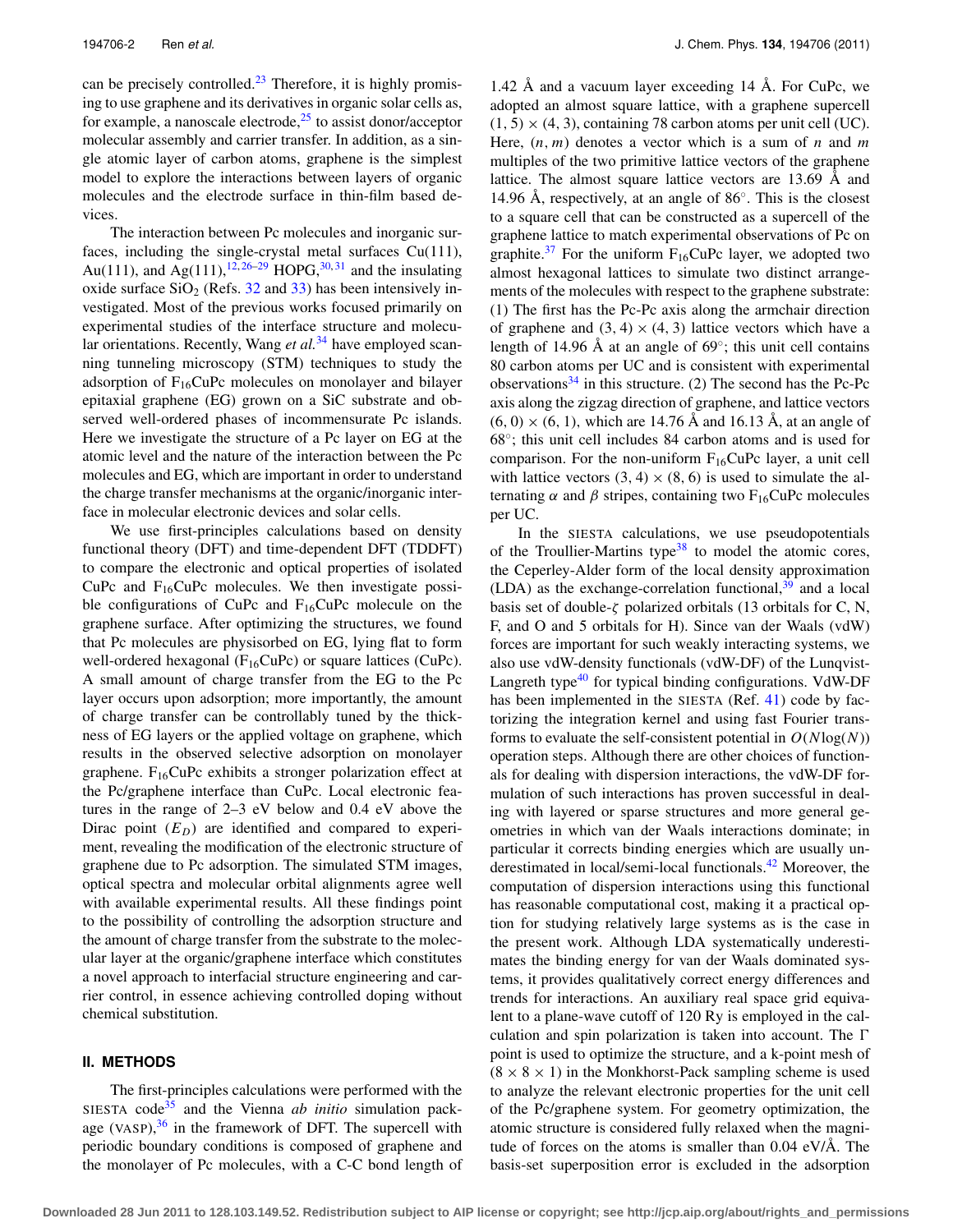energies. The optical absorbance spectra is calculated from TDDFT in the linear response regime, $43$  by propagating the wave functions for 6107 steps in time with a time step of  $3.4 \times 10^{-3}$  fs, which gives an energy resolution of 0.1 eV. The perturbing external field is 0.1 V/Å. The Heyd-Scuseria-Ernzerhof (HSE) hybrid functional $44,45$  $44,45$  implemented in the VASP code was also used for the calculation of electronic states in the isolated molecules. In these VASP calculations, we used a plane-wave energy cut-off of 400 eV, a single kpoint  $(\Gamma)$  for reciprocal-space sampling since the molecules are well isolated from their periodic images in a large unit cell of size (20  $\times$  20  $\times$  10) Å<sup>3</sup>, and the projector-augmented wave (PAW) pseudopotentials<sup>46</sup> to represent the atomic cores. The atomic geometry obtained from the VASP calculation with the HSE functional is very similar to that obtained from the SIESTA calculation with the LDA functional. For instance, the average Cu-N (C-F) bond length in  $F_{16}$ CuPc is 1.967 Å  $(1.330 \text{ Å})$  in the VASP calculation and 1.944 Å  $(1.328 \text{ Å})$ in the SIESTA calculation. A detailed comparison of atomic geometries as obtained by the HSE and LDA functionals is beyond the scope of the present work; such a comparison for similar systems can be found in Ref. [47.](#page-9-38)

The experiments were performed in a Unisoku ultrahigh vacuum low-temperature scanning tunneling microscopy system, which is equipped with a molecular beam epitaxy chamber for *in situ* sample preparation. EG was prepared on nitrogen doped 6H-SiC(0001) substrate using solid state graphitization. Coexisting monolayer EG (MEG) and bilayer EG (BEG) surfaces were formed at the graphitization temperature  $T = 1600$  K, on which  $F_{16}$ CuPc molecules were deposited.  $F_{16}CuPc$  molecules (Sigma-Aldrich) were evaporated from a Knudsen cell onto EG at room temperature. The deposition flux rate was 0.01 ML/min. Here, 1 ML is defined as the surface coverage of the most closely packed  $F_{16}CuPc$  monolayer. From the STM images discussed below, we can estimate that the molecular coverage in the closely packed  $F_{16}$ CuPc islands is  $(10^8 \text{ Å})^2/\text{cm}^2/(15 \text{ Å})$  $\times$  16Å  $\times$  sin(72°))  $\simeq$  4  $\times$  10<sup>13</sup> molecules/cm<sup>2</sup>. STM measurements were performed at 4.8 K in the constant current mode using electrochemically etched polycrystalline W tips.

## <span id="page-2-1"></span>**III. RESULTS AND DISCUSSION**

#### **A. Isolated phthalocyanines**

We first investigate the structural and electronic properties of isolated Pc molecules. We considered the two typical semiconducting phthalocyanines: CuPc (Fig. [1,](#page-2-0) top) for *p*type and  $F_{16}CuPc$  (Fig. [1,](#page-2-0) bottom) for *n*-type semiconductors adopted in organic solar cells. The only difference of the two Pc molecules is that all H atoms in phenyl group of CuPc are substituted by F atoms to form  $F_{16}CuPc$ . Both molecules are planar structures and have four-fold symmetry. The average bond length of the four Cu-N bonds is 1.944 Å in CuPc and 1.946 Å in  $F_{16}$ CuPc. The former is in agreement with the experimental value of 1.935 Å with a standard deviation of 0.005 Å, as obtained from the x-ray diffraction measurements.<sup>48</sup> The diagonal distance between the two outmost F atoms in  $F_{16}$ CuPc is 15.47 Å, 0.43 Å longer than

<span id="page-2-0"></span>

FIG. 1. Atomic structures of the isolated CuPc (top panel) and  $F_{16}CuPc$  (bottom panel) molecules, and the corresponding charge density contour at 0.001  $e/\text{\AA}^3$  for the HOMO and LUMO states. C, H, F, N, and Cu atoms are denoted as green, white, pink, blue, and orange spheres, respectively.

the relevant H-H distance in CuPc (15.04 Å), because C-F bonds (1.33 Å) are longer than C-H bonds (1.11 Å). Figure [1](#page-2-0) shows the electron density of the highest occupied molecular orbitals (HOMO) and lowest unoccupied molecular orbitals (LUMO) for the CuPc and  $F_{16}$ CuPc molecules. For both molecules, there is a hole in the HOMO center, and the electron distribution is localized in the four pyrrole-like subunits and phenyl rings (Fig. [1,](#page-2-0) left panels). A small amount of electrons are distributed on all F atoms in the F-substituted phenyl group of  $F_{16}CuPc$  molecule because of the large electron affinity of F. The LUMO (right panels of Fig. [1\)](#page-2-0) are delocalized and distributed on the whole molecule. The major difference between the HOMO and LUMO charge densities is that the N atoms on the periphery of the square do not contribute to the former but have a major contribution to the latter for both molecules. It is worth pointing out that the LUMO of  $F_{16}$ CuPc has more charge at the central Cu position than the HOMO; CuPc does not show obvious contrast between HOMO and LUMO at the central Cu position. This is consis-tent with experimental STM images.<sup>[30](#page-9-21)</sup>

Since they serve as major light-absorbers in organic solar cells, we calculate the optical properties of these two molecules using TDDFT based on linear response; the absorbance spectra are shown in Fig. [2.](#page-3-0) The optical spectra not only help us to understand their sunlight-harvesting properties but also provide a more accurate description of the electronic structure, for instance, by correcting the underestimated band-gaps in LDA. In Fig. [2,](#page-3-0) it is evident that both Pc molecules exhibit two major absorption peaks (Q-band and B-band) in the UV-visible light region. For CuPc, the first peak (Q-band) is at 624 nm and the second one (B-band) at 328 nm with a shoulder at 594 nm. The shoulder is weak and less prominent than other absorption features but could be enhanced if the spectrum resolution is improved. Nevertheless, the obtained absorption spectrum is in good agreement with the experimentally measured UV-visible spectra, with the Q-band at 657 nm, the B-band at 325 nm, and a small shoulder at  $600 \text{ nm}^{49}$  $600 \text{ nm}^{49}$  $600 \text{ nm}^{49}$  In addition, our results show small absorption peaks at 399 nm and 356 nm between the Q and B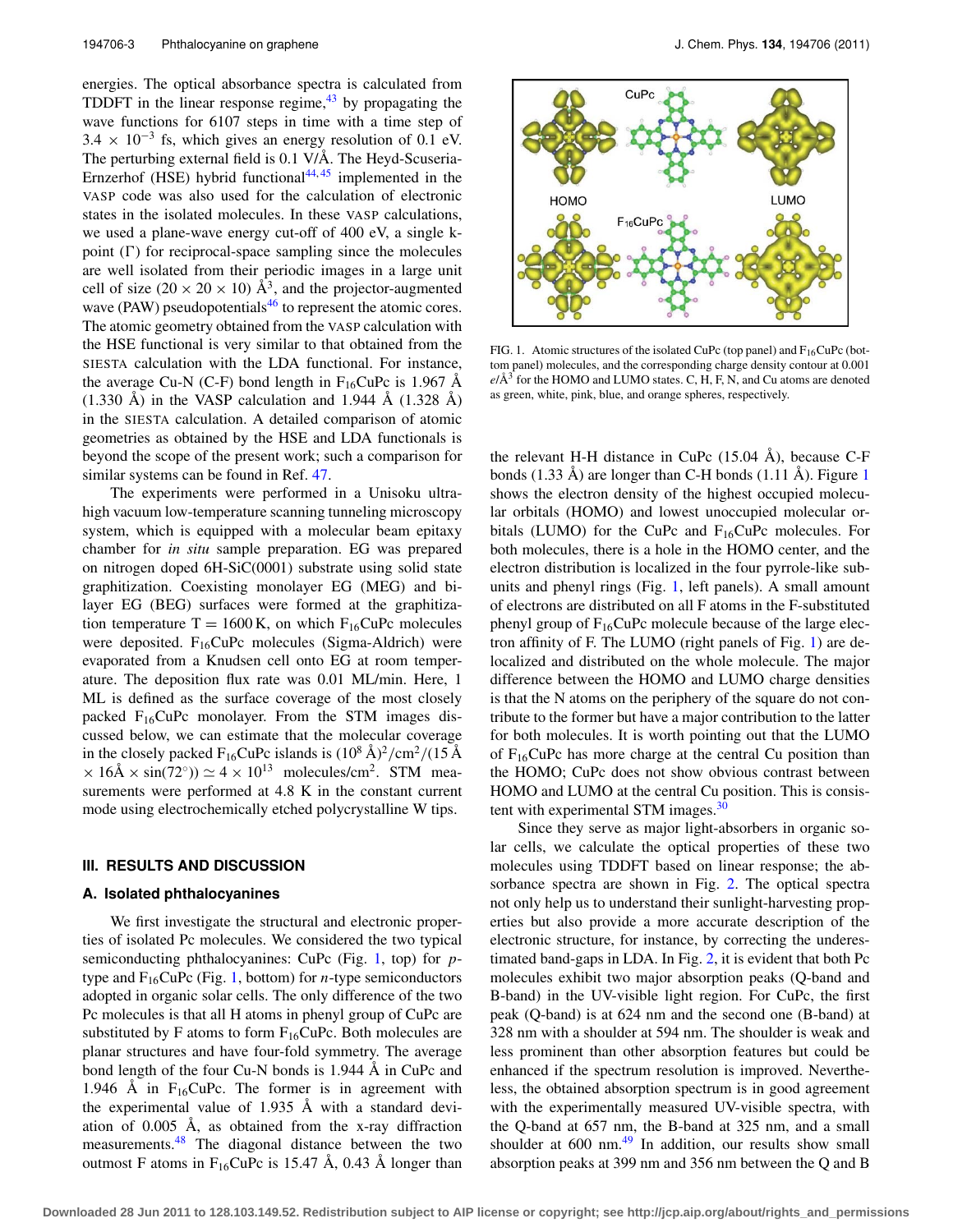<span id="page-3-0"></span>

FIG. 2. UV-visible spectra of CuPc and F16CuPc molecules calculated from TDDFT. The two vertical gray lines show the absorption position and rescaled amplitudes of CuPc in the experimental spectrum (Ref. [49\)](#page-9-40). The letters denote the absorption bands of CuPc (see text for details).

bands, which are missing in experiment because of the resolution limit. For the  $F_{16}CuPc$  molecule, three absorbance bands show up at 693 nm, 446 nm, and 346 nm, respectively. Apparently, they are red-shifted from the corresponding values for CuPc. The red-shift of 0.2 eV of the Q-band is consistent with the band-gap narrowing observed in optical measurements going from CuPc  $(1.7 \text{ eV})$  to  $F_{16}$ CuPc  $(1.5 \text{ eV})$ .<sup>15</sup> A red-shift of 0.23 eV is also observed in CuPc and  $F_{16}$ CuPc thin-films despite the presence of intermolecular interactions.<sup>[50](#page-9-41)</sup>

To elucidate the nature of the absorption bands, we analyze the electronic structure of both Pc molecules. The electronic energy levels as well as typical wavefunctions of F16CuPc are presented in Fig. [3.](#page-3-1) In LDA, the HOMO states are composed of two degenerate *a*1*<sup>u</sup>* orbitals (combination of  $2p_z$  orbitals of C and F atoms), and a  $b_{1g\uparrow}$  orbital (combination of  $3d_{x^2-y^2}$  orbitals of Cu atom and 2*s*, 2*p<sub>x</sub>*, and 2*p<sub>y</sub>* orbitals of N atoms). The LUMO states are composed of one  $b_{1g}$  orbital with the same symmetry as  $b_{1g}$ <sup>\*</sup>, and four degenerate  $e_g$  orbitals (combination of  $2p_z$  orbitals of C, N, and F atoms, and  $3d_{yz}$  and  $3d_{xz}$  orbitals of Cu atoms). Therefore, the HOMOs have mainly  $\pi$  bonding character, while in the

<span id="page-3-1"></span>

LUMOs the antibonding combination dominates. In comparison with  $F_{16}CuPc$ , the HOMO and LUMO orbitals of CuPc have similar symmetry without electron distribution on the F atoms, consistent with previous calculations[.47](#page-9-38) The Q-band at 624 nm for CuPc and 693 nm for  $F_{16}$ CuPc is attributed to electronic excitations from HOMO to LUMO of the molecule, and hence represents a  $\pi \to \pi^*$  transition. Furthermore, the electronic band gap of  $F_{16}CuPc$  is around 0.2 eV smaller than that of CuPc, which accounts for the red-shift in UV-visible spectra discussed earlier.

In order to obtain more accurate band alignments, we also use the HSE functional (from the VASP code) to calculate the density of states (DOS) for the system. Although producing the same main features, the HSE functional modifies the position of localized molecular orbitals obtained from LDA calculations. In particular, it moves the  $b_{1g\uparrow}$  orbital of  $F_{16}$ CuPc away from  $a_{1u}$  orbitals to mix with the states of lower energy, while it moves the  $b_{1g\downarrow}$  orbital up in energy, now located 0.7 eV above the *eg* LUMO states. Similar trends apply to  $CuPc<sup>47</sup>$  $CuPc<sup>47</sup>$  $CuPc<sup>47</sup>$  The discrepancy between LDA and HSE results lies in the inaccurate description of localized states  $(b_{1g})$  in LDA, which contains a large self-interaction error for such states. The HSE functional, by incorporating a fraction of exact exchange at short distances, largely removes selfinteraction errors and corrects the energy of localized orbitals. Consequently, for more delocalized  $a_{1u}$  and  $e_g$  orbitals, which are dominant in the HOMO and LUMO states, HSE and LDA yield very close energies due to smaller self-interaction errors. Accordingly, LDA results for the frontier states in the Pc layers on graphene should be reasonable, since those states will be more delocalized due to intermolecular interactions and molecule-substrate interaction.

## **B. Experimental observations**

When  $F_{16}CuPc$  molecules are deposited at room temperature onto epitaxial graphene grown on SiC(0001), wellordered molecular self-assembly patterns form. Figures [4](#page-3-2) and [5](#page-4-0) show measured STM images of the  $F_{16}CuPc/EG$  adsorption system. MEG and BEG coexists on the SiC substrate,

<span id="page-3-2"></span>

FIG. 3. Density of states (DOS) of the  $F_{16}$ CuPc molecule: solid lines show the LDA results and dashed lines show the corresponding HSE results. Black lines and red lines (upper and lower panels) denote the spin-up and spin-down components, respectively. The Fermi level is set to zero. Wavefunctions for the HOMO and LUMO states are also displayed on the right, and labeled according to their symmetry. The labels (1)-(4) identify the positions of these states in the DOS diagram.

FIG. 4. Scanning tunneling microscopy (STM) images for  $F_{16}CuPc$ molecules adsorbed on monolayer epitaxial graphene (MEG) and bilayer epitaxial graphene (BEG). Selective adsorption on MEG is evident. Characteristic STM images for the MEG, BEG,s and  $F_{16}$ CuPc layers are also shown on the sides, enlarged.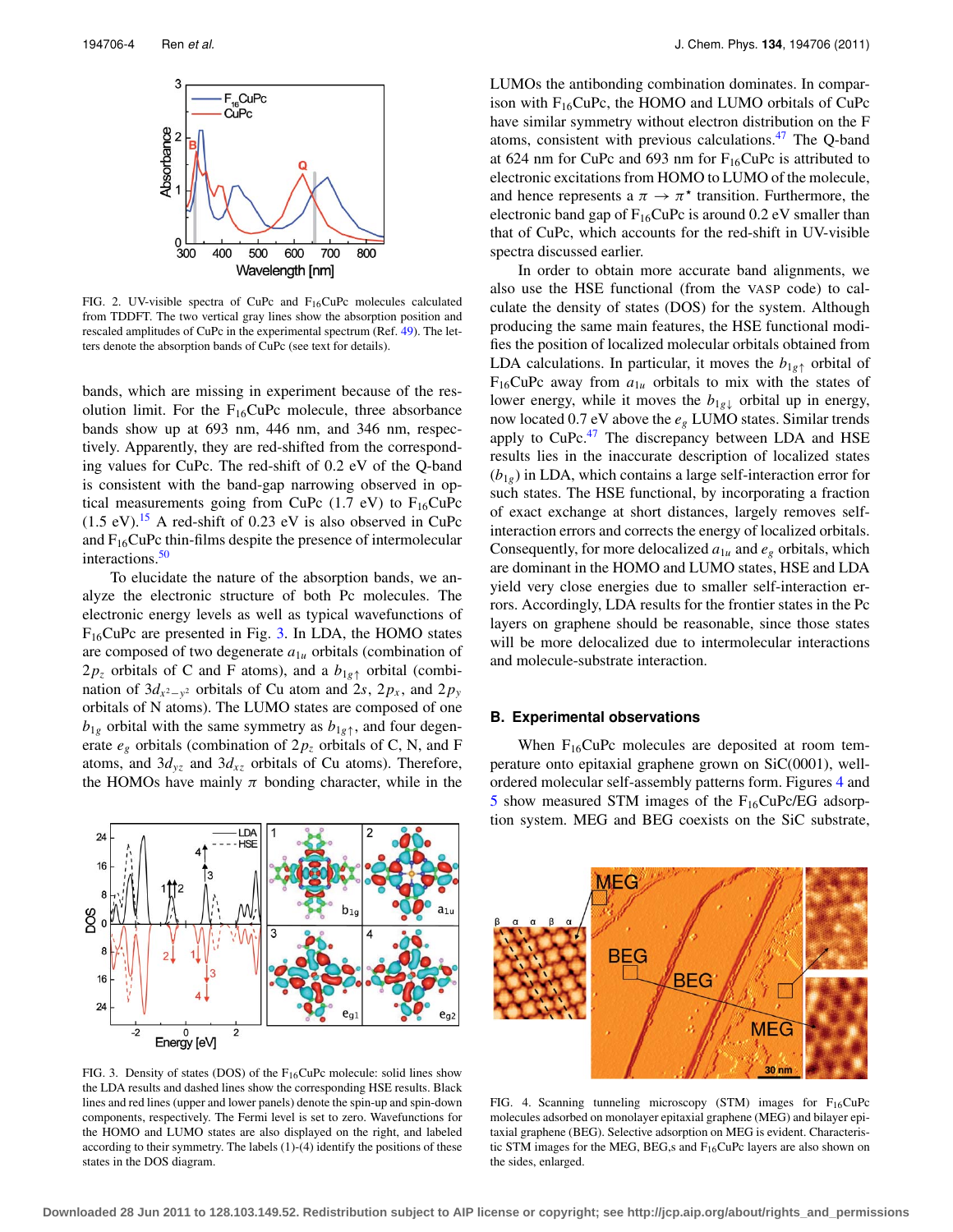whose STM images in Fig. [4](#page-3-2) agree well with features from other measurements of MEG and BEG in the literature.<sup>[51,](#page-9-42)[52](#page-9-43)</sup> Namely, although both demonstrate a  $(6\times6)$  superstructure, MEG shows a honeycomb structure while BEG displays a triangular grid feature.<sup>[51](#page-9-42)</sup> Careful inspection of Fig. [4](#page-3-2) clearly shows that  $F_{16}CuPc$  molecules prefer to adsorb on MEG rather than BEG at low coverage: they form ordered closepacked islands on the former while only scattered molecules are found on the latter. Inside the islands, the molecules are well-ordered and arranged into hexagonal-like patterns, with hundreds of parallel rows (stripes) of  $F_{16}CuPc$  of the same orientation (dashed lines in Fig. [4,](#page-3-2) left panel). The pattern has lattice constants of 15.1 Å×16.0 Å at an angle of 72°. Detailed investigation shows the direction of the molecular rows is roughly along the C-C bond direction (the armchair direction) of the underlying graphene substrate. Only two molecular orientations appear among these rows with the molecular diagonal forming ∼60◦ and 27◦ angles with the row-axis. They are named as  $\alpha$  and  $\beta$  stripes, respectively. From Fig. [4,](#page-3-2) we observe that the alternating  $\alpha\beta$  arrangement is dominant (referred to as  $\alpha\beta$  phase), while there exist places where  $\alpha$ -rows are neighboring each other (referred to as  $\alpha\alpha$ ) phase). Comparing them with the simulated STM images of single  $F_{16}CuPc$ , we found that the electron density in the LU-MOs of  $F_{16}$ CuPc is in excellent agreement with the experi-mental measurement (see Fig. [5\)](#page-4-0). Previous STM studies<sup>[37](#page-9-28)</sup> on CuPc adsorption on graphite show a different pattern for CuPc self-assembly, namely a square lattice with dimensions of 13.8 Å $\times$ 13.8 Å. This is comparable with the molecular size of CuPc discussed above.

# **C. Uniform phthalocyanine overlayers**

We study next the adsorption of Pc on graphene using our theoretical approach. We start from uniform phases of  $F_{16}$ CuPc and CuPc overlayers, that is, adsorption of a single molecule per unit cell on the graphene substrate. This is equivalent to simulating the  $\alpha\alpha$  stripes for F<sub>16</sub>CuPc and the square lattice for CuPc. To match the experimental lattice dimensions of 15.1  $A \times 16.0$  Å observed in the STM image

FIG. 5. High-resolution STM images of ordered  $F_{16}$ CuPc patterns on epitaxial graphene. Simulated STM image for  $F_{16}Cu$ Pc from the LUMO charge density is shown side-by-side (right panel) and overlaid onto the experimental images (left panel).

in Fig. [4,](#page-3-2) we consider two possible supercells: in the first, the supercell lattice vectors run along the armchair direction of graphene (denoted as  $\text{gra}[(3,4)\times(4,3)]$ ), while in the second the lattice vectors are along the zigzag direction (denoted as  $\text{gra}[(6,0)\times(6,1)]$ ; the former is closer to what is observed in experiment.

First, we vary the adsorption height and orientation of  $F_{16}$ CuPc with respect to the underlying graphene lattice to find the optimal structure. Within the  $\text{gra}[(3,4)\times(4,3)]$  supercell, the minimum-energy structure is obtained when  $F_{16}CuPc$ is located 3.08 Å above the EG surface and the azimuthal angle is −9◦, defined as the angle between the molecular diagonal, coincident with the N-Cu-N axis, and the short diagonal direction of the unit cell, shown in Fig. [6\(a\).](#page-5-0) This orientation is very close to the experimental observation in Fig. [5.](#page-4-0) Similarly, the optimized geometry in the  $\text{gra}[(6,0)\times(6,1)]$  supercell has an adsorption height of 3.05 Å and azimuthal angle of −19◦. In both cases, the central Cu atom is situated directly above the site of a C atom in EG structure. Upon adsorption on graphene, the molecular structure is slightly changed: the adsorbed molecule deviates from the ideal planar structure, with the N atoms around Cu being 0.04 Å higher and the periphery F atoms 0.10 Å lower than the central Cu atom. The average Cu-N, N-C, and C-F bond lengths are 1.937 Å, 1.347 Å, and 1.327 Å, respectively, compared to the corresponding values of 1.946 Å, 1.349 Å, and 1.328 Å in the gas phase. However, the molecule is slightly distorted as indicated by a shorter Cu-N bond length of 1.904 Å in one diagonal direction and a longer Cu-N bond length of 1.971 Å in the other direction, which is due to geometric constraints imposed by the artificial periodic boundary conditions. As a result, the molecular size shrinks by 0.27 Å in the former diagonal direction. The adsorption energy is defined as

$$
E_a = (E_{tot} - E_{gra} - n \times E_{Pc})/n \tag{1}
$$

where  $E_{tot}$ ,  $E_{gra}$ , and  $E_{Pc}$  is the total energy of the adsorption system, the energy of the isolated graphene substrate, and the energy of gas-phase Pc molecule, respectively, and *n* is the number of Pc molecules in the unit cell. The adsorption energies are  $E_a = -3.19$  eV and  $-3.17$  eV in the gra $[(3,4)\times(4,3)]$  and gra $[(6,0)\times(6,1)]$  supercells, respectively, using vdW-DF functionals at adsorption height of ∼3.4 Å. The interaction energy of 56 meV per atom is in the same energy range of 35–60 meV/atom for graphite exfoliation indicating that the Pc-graphene interaction is mainly a dispersion force. $53$  Since the relative orientation of the Pc overlayer with respect to graphene in  $\text{gra}[(3,4)\times(4,3)]$ is closer to the pattern observed in experiments,  $34$  we focus on this configuration in the following.

Figure  $6(b)$  shows a contour plot of the adsorption potential energy surface of a single  $F_{16}CuPc$  molecule on graphene in the gra $[(3,4)\times(4,3)]$  unit cell. The area of the energy contours corresponds to the black rectangular region marked in Fig.  $6(a)$ . The dark blue region at (1.42, 0) Å and (0.71, 1.23) Å is both close to the site of a carbon atom in graphene, and correspond to the highest binding energy of 3.19 eV indicating the stability of this site for  $F_{16}CuPc$  adsorption on EG. Furthermore, between these two stable sites, Fig.  $6(b)$  reveals a smooth diffusion pathway with a very small barrier

<span id="page-4-0"></span>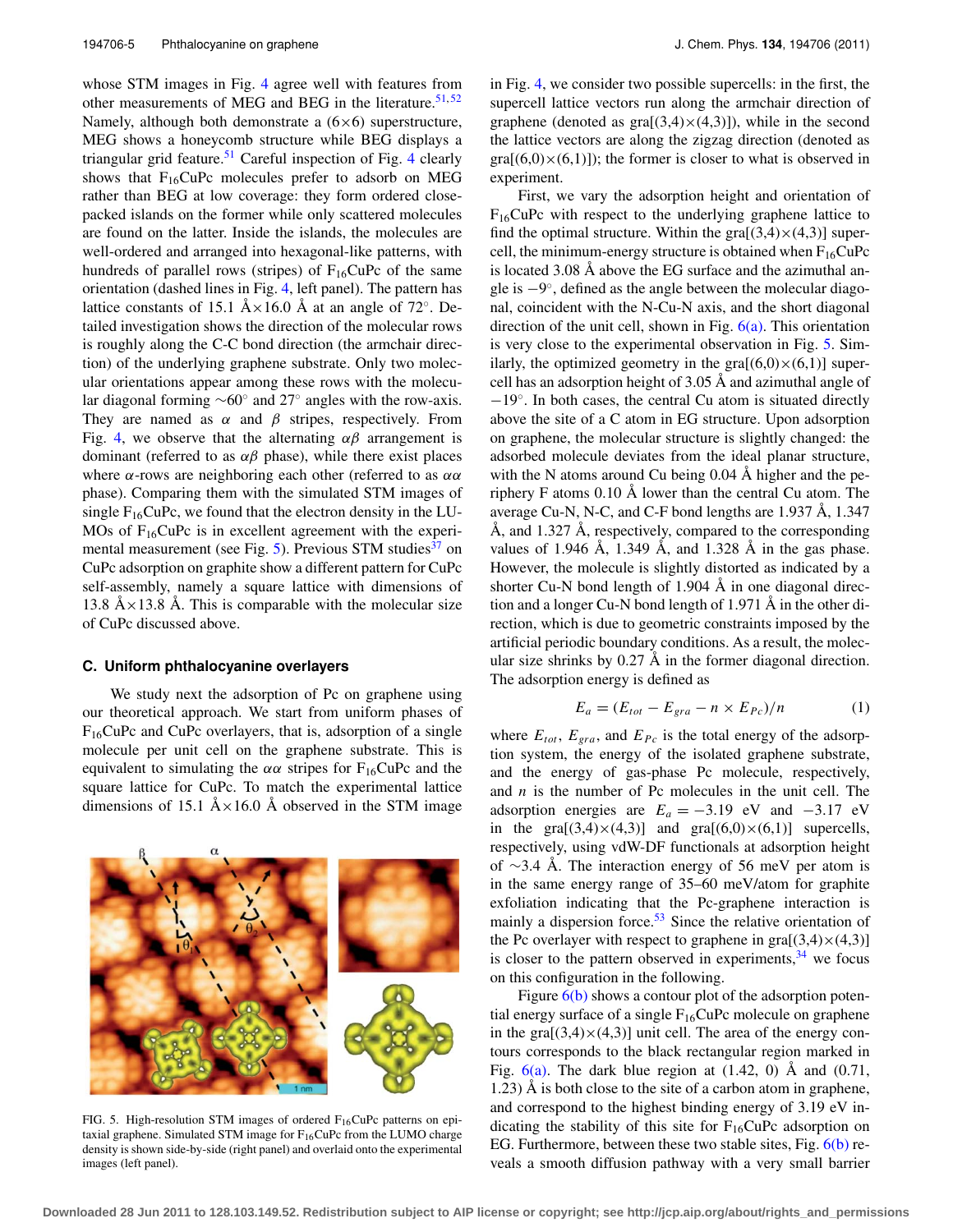<span id="page-5-0"></span>

FIG. 6. (a) The optimized configuration and (b) potential energy surface contours for the  $F_{16}CuPc/gra[(3,4)\times(4,3)]$  system. Graphene is shown as a gray sheet to distinguish it from C atoms in the Pc molecule. The unit cell is described by a red parallelogram. The potential energy surface is calculated by using a (4×5) grid sampling in the rectangular region marked in the lower right corner of (a).

of ∼0.16 eV for F16CuPc on EG. Hence the molecule could diffuse freely on EG to find its most stable adsorption site.

On the basis of the optimized configuration, we then investigated the electronic structure of  $F_{16}$ CuPc/gra[(3,4) $\times$ (4,3)]. The corresponding DOS of the adsorption system (thick black solid line) as well as that projected onto the Pc molecule (blue solid line) and the graphene substrate (thin black solid line) are presented in Fig. [7.](#page-5-1) The two features below and above  $E_F$  in the total DOS mainly come from the contributions of HOMO and LUMO states of  $F_{16}CuPc$ , which comprises two spin-up and a spin-down orbital (for HOMOs), and two spin-up and three spin-down orbitals (for LUMOs), respectively, as described in Sec. [III A.](#page-2-1) The HOMO and LUMO states are 0.93 eV and 0.37 eV below and above  $E_F$ , respectively, producing a gap of 1.30 eV, which is smaller than the experimental value  $(1.5-1.8 \text{ eV})$  (Ref. [15\)](#page-9-7) and the HSE band-gap  $(1.7 \text{ eV})$ ; the band-gap underestimation is typical in LDA. More importantly, LUMO states of Pc in the adsorption system have a non-zero occupation indicating a small amount of electron transfer from graphene to  $F_{16}CuPc$ . This is also consistent with the fact that  $E_F$  is 40 meV lower than the Dirac point of EG.

<span id="page-5-1"></span>

FIG. 7. Total DOS (thick black solid line) and projected DOS on the Pc molecule (blue solid line), on graphene (thin black solid line), upon  $F_{16}CuPc$ adsorption on graphene, and the DOS of the isolated graphene (black dashed dotted line). The vertical dotted line shows the Fermi level.

In order to elucidate modifications in the graphene electronic structure upon  $F_{16}CuPc$  adsorption, we compare the projected DOS (PDOS) on graphene in the adsorption system with that of isolated graphene (black dashed dotted line), also shown in Fig. [7.](#page-5-1) The PDOS of EG shows two small features at  $0.65$  eV  $(0.39 \text{ eV})$  below (above) the  $E_D$ , and a major smoothing effect for the peak in the range of 2–3 eV below *ED*. This suggests that the electronic states of graphene are redistributed upon  $F_{16}CuPc$  adsorption. Experimentally, an additional peak at  $0.4$  eV above  $E_D$  is observed in scanning tunneling spectroscopy (STS) of graphene with adsorbed molecules  $34$  consistent with the features in Fig. [7.](#page-5-1)

To gain more insight into the electronic interaction between  $F_{16}CuPc$  and graphene, we show in Fig. [8](#page-6-0) the bonding character and charge redistribution upon  $F_{16}CuPc$  adsorption by calculating the corresponding charge density differences (CDD), defined as,

$$
\Delta \rho = \rho_{tot} - \rho_{Pc} - \rho_{gra} \tag{2}
$$

where  $\rho_{tot}$ ,  $\rho_{Pc}$ , and  $\rho_{gra}$  are the charge density of the combined system, isolated Pc molecule, and graphene with geometries fixed at the optimized ones in adsorption system. From the calculated CDD, it is clear that  $p<sub>z</sub>$  orbitals of the Pc molecule and EG are mainly involved (Fig. [8,](#page-6-0) top-right panel). Furthermore, the charge redistribution generates an additional layer of electrons between Pc and EG, yielding a dipole layer pointing towards the Pc molecule. Integrating the charge density difference along the surface normal direction *z* suggests a net amount of  $0.08e$  charge transferred from EG to  $F_{16}CuPc$ . The majority of transferred charge is distributed around the central Cu atom, the interfacial region below Cu atom, and the F-substituted phenyl rings on the molecular periphery. Meanwhile, electron depletion of  $p<sub>z</sub>$  orbitals and accumulation in  $\sigma^*$  orbitals in EG beneath the phenyl rings indicate a charge redistribution in EG in the presence of  $F_{16}CuPc$ , which explains the changes in the graphene PDOS displayed in Fig. [7.](#page-5-1)

The Dirac point is 0.39 eV (0.55 eV) below the  $E_F$ for BEG (MEG) in  $STS$ , <sup>[34](#page-9-25)</sup> which indicates a charging effect from SiC to EG. A charged graphene single-layer with 0.005 $e$  (0.01 $e$ ) per carbon atom would have a higher  $E_F$  by 0.4 eV and 0.6 eV from that of the neutral system (where *EF*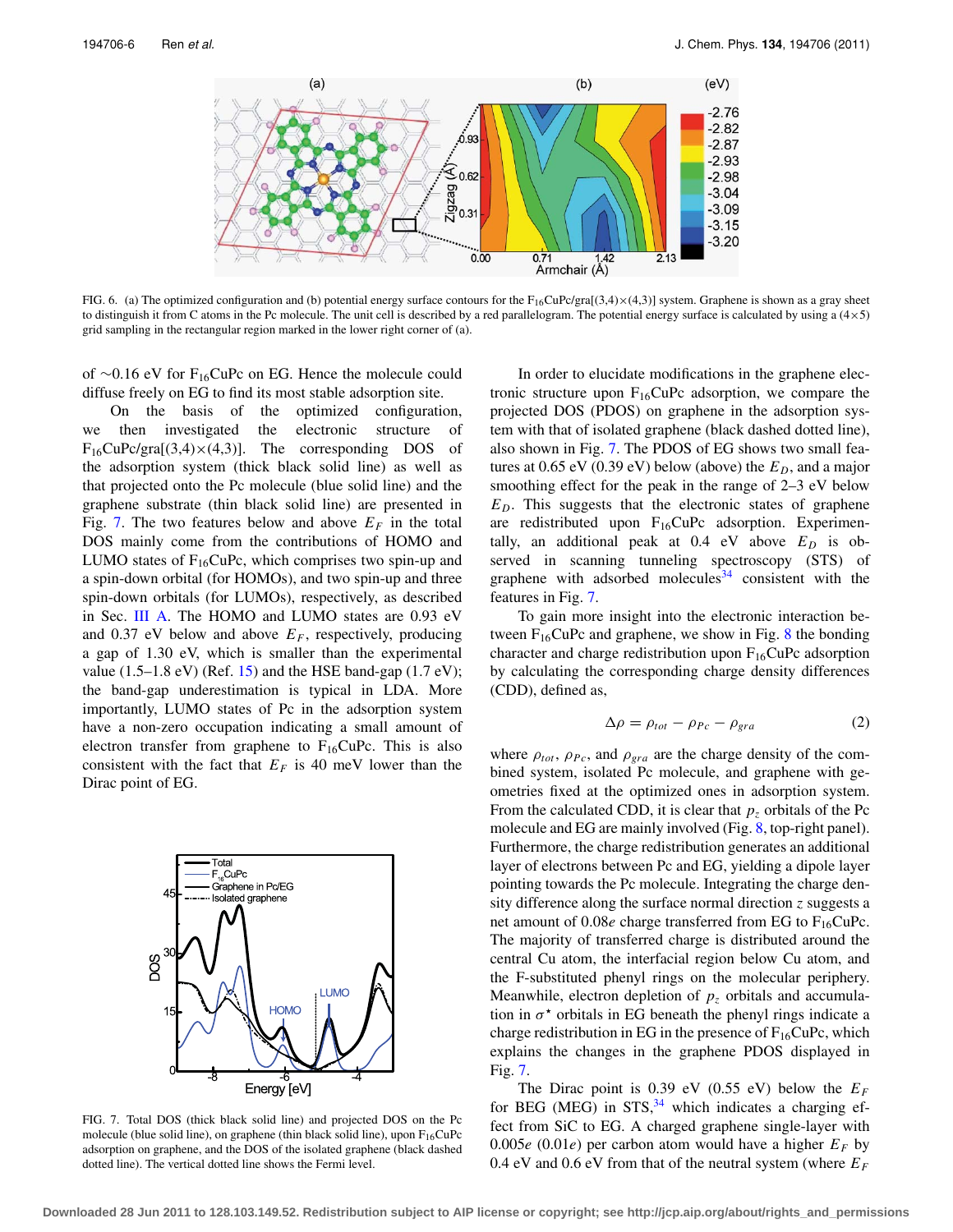<span id="page-6-0"></span>

FIG. 8. Top view and side view of the charge density difference for  $F_{16}CuPc/gra[(3,4)\times(4,3)]$  (top panel) and  $CuPc/gra[(1,5)\times(4,3)]$  (bottom panel) at contour levels of 0.003  $e/\text{\AA}^3$ . The light blue and red clouds correspond to regions with electron accumulation and depletion, respectively.

and  $E_D$  coincide). Therefore, we charge the gra $[(3,4)\times(4,3)]$ unit cell, which contains 80 carbon atoms, by 0.4*e* and 0.8*e*, respectively, to model the realistic electronic conditions of BEG and MEG, representing the substrate charging effect of SiC. The relevant  $E_F$  shift with respect to the charges applied in the system is presented in Table [I.](#page-6-1) With the increase of charge,  $E_F$  gradually rises from  $-0.03$  eV below  $E_D$  (neutral) to 0.34 eV above  $E_D$  ( $-0.8e$  charged), while the LUMO of Pc shifts only slightly towards higher energy with respect to *ED*. Consequently, more electrons are transferred to the Pc molecule from the charged EG. The PDOS of EG, however, is not influenced by the added charge. By integrating the charge density difference along the surface normal direction, we find a net charge transfer of 0.32*e* (0.57*e*) from BEG (MEG) to  $F_{16}CuPc$ . Obviously, the negatively charged system contributes to enhanced electron transfer and electron accumulation in Pc molecules.

In Table [I,](#page-6-1) we also summarize the amount of charge transfer from EG to  $F_{16}CuPc$  as a function of the thickness of epitaxial graphene layers and the corresponding voltage applied. The table shows that, with the increase of EG thickness on SiC or the decrease of negative voltage, the charge transfer from graphene to physisorbed Pc can be continuously tuned. This provides a simple method for controlling electron doping into the organic conduction layer and the graphene at the interface, avoiding the complications associated with chemical reactions in chemical doping. The nonlinear trend further indicates that this doping method, by varying layer thickness and voltage in the physisorption system, is nontrivial. For

<span id="page-6-1"></span>TABLE I. The calculated Fermi-level shift  $(\Delta E_F)$  with respect to the Dirac point of graphene and the corresponding charge transfer  $(\Delta q)$  in the neutral and charged systems. The Dirac point is set to zero. N*EG* denotes the thickness of epitaxial graphene layers.

|                  |              |          |                                                   | $\Delta q(e)$ |         |
|------------------|--------------|----------|---------------------------------------------------|---------------|---------|
| Experiment $(V)$ |              |          | Theory (e) $N_{EG}$ $\Delta E_F(eV)$ $F_{16}CuPc$ |               | CuPc    |
| $-0.6$           | $-0.8$       |          | 0.34                                              | 0.57          | 0.59    |
| $-0.4$           | $-0.4$       | 2        | 0.25                                              | 0.32          | 0.38    |
| $\overline{0}$   | $\mathbf{0}$ | $\cdots$ | $-0.03$                                           | 0.08          | 0.14    |
| $\cdot$          | 0.4          | $\cdot$  | .                                                 | $-0.06$       | $-0.06$ |

completeness, we also include a case of positively charged graphene, which can be achieved by applying positive voltages on the graphene layer or depositing graphene onto sub-strates with higher electron affinity.<sup>[52](#page-9-43)</sup> We find a reverse electron transfer of  $0.06e$  from  $F_{16}$ CuPc to graphene when a  $0.4$  V positive bias is applied.

The tunable electronic coupling between  $F_{16}CuPc$  and graphene by charge transfer results in differences in adsorption structure. An interesting phenomenon observed in the STM images (Fig. [4\)](#page-3-2) is that ordered molecular islands are flat and distributed on MEG rather than on BEG at low coverages. This suggests two effects: (i) the molecule-substrate interaction is stronger than the intermolecular interaction and (ii) the interaction between the Pc molecule and MEG is stronger than that of Pc and BEG. The selective adsorption behavior of  $F_{16}$ CuPc on MEG can be attributed to the fact that the local DOS of MEG, with  $E_F$  being 0.16 eV higher than  $E_D$ , is larger than that of BEG. Consequently, the stronger electronic coupling of Pc and MEG explains the distribution of ordered Pc islands on MEG. Our DFT calculations also show that the adsorption energy of  $F_{16}CuPc$  on MEG and BEG (modeled by the charged substrate explained above) is 3.93 eV and 3.54 eV, respectively. The energy difference of 0.39 eV, together with the small diffusion barrier (0.16 eV), indicates that the Pc molecule prefers to adsorb on MEG when deposited at room temperature. This explains the experimental observation  $34$ that no Pc is found on BEG at low coverage  $(<0.4$  ML). Another observation is that  $F_{16}CuPc$  molecules prefer to form a flat monolayer rather than multilayered islands on EG. To understand the energetically favorable molecular monolayers, we calculate the stacking energy for a pair of  $F_{16}CuPc$ molecules with the top Pc rotated by 45◦ with respect to the bottom one and at a distance of 3.18 Å. This configuration produces the largest stacking energy equal to 2.46 eV. This stacking energy is significantly lower than the adsorption energy per molecule on MEG, by more than 1.0 eV, which makes the stacked structure unstable.

For comparison, we also studied the adsorption of CuPc on graphene. Figure  $9(a)$  represents the calculated atomic structure of the CuPc layers on graphene using the unit cell of  $[(1,5)\times(4,3)]$ . The lattice of adsorbed CuPc overlayer is almost square with dimensions of 13.69  $A \times 14.96$  Å. The mea-sured lattice constant in experiments<sup>31,[37](#page-9-28)</sup> ranges from 13.8 Å to 15.0 Å. The CuPc overlayer on graphene is more compact than that of  $F_{16}CuPc$  because of the smaller molecular size (diagonal H-H distance of 15.04 Å for CuPc vs. diagonal F-F distance of 15.47 Å for  $F_{16}CuPc$ ) and weaker H-H repulsion than F-F repulsion between neighboring molecules. The most stable adsorption configuration is still one in which the central Cu atom of Pc is situated directly above the site of a C atom of graphene, similar to  $F_{16}$ CuPc adsorption on graphene. The optimal orientation of CuPc in Fig. [9](#page-7-0) is characterized by the angle between the molecular diagonal direction and the supercell lattice vector, which is 27◦, in good agreement with the value  $24^\circ$  measured in experiment.<sup>31,[37](#page-9-28)</sup> The adsorption height is 3.15 Å in LDA and the binding energy is 2.47 eV from the vdW-DF calculation (height ∼3.4 Å), which is 0.72 eV lower than that of  $F_{16}CuPc/gra[(3,4)\times(4,3)]$ . The smaller absorption energy of CuPc than  $F_{16}$ CuPc is attributed to weaker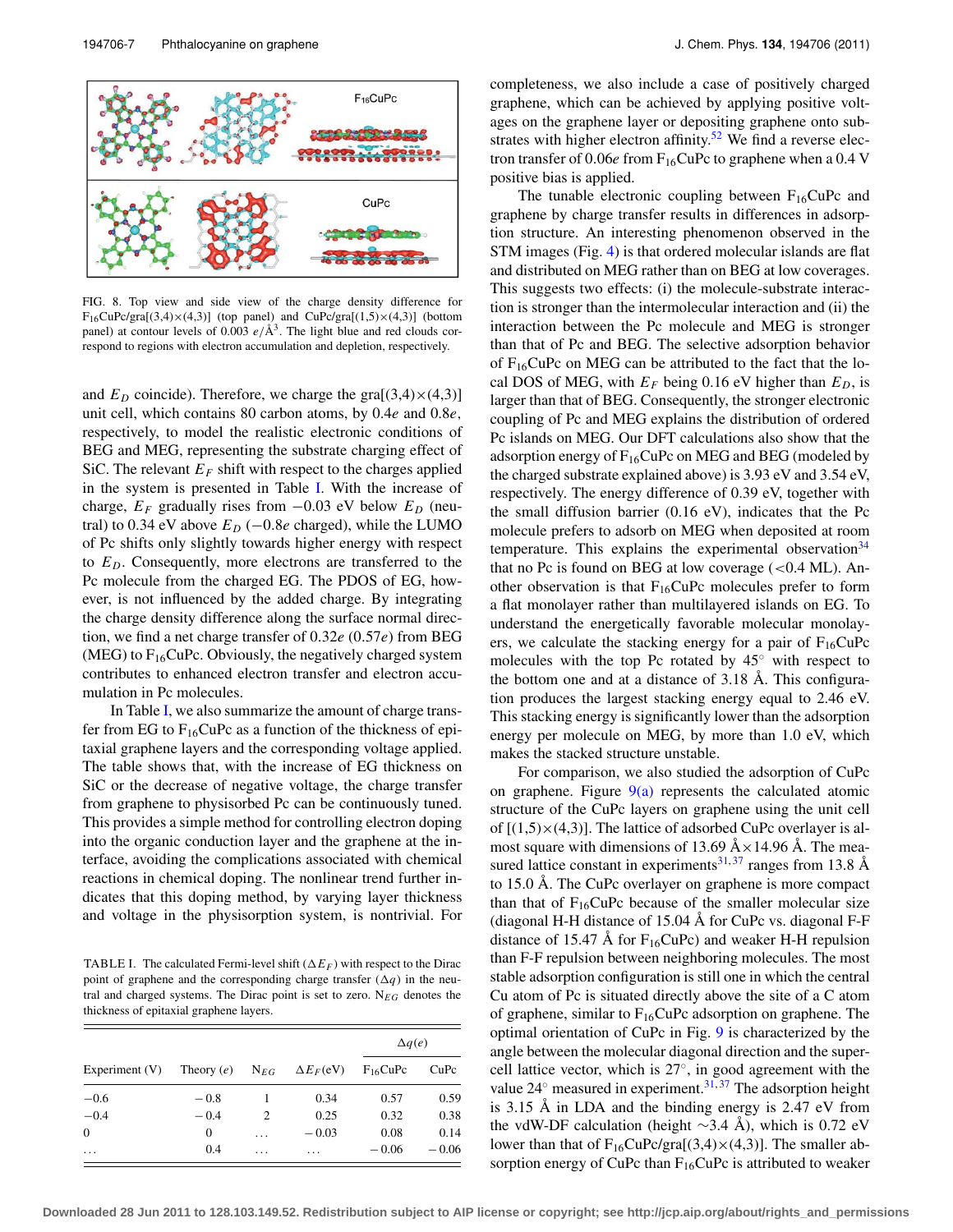<span id="page-7-0"></span>

FIG. 9. (a) Geometry of CuPc molecules adsorbed on graphene $[(1,5)\times(4,3)]$ . (b) Corresponding density of states (DOS) plot projected on CuPc and graphene for the adsorption system, respectively. The vertical dashed line marks the Dirac point which is 10 meV below the Fermi level for CuPc/graphene. (c) One-dimensional charge density difference along the surface normal direction of graphene; vertical dotted lines mark the positions of graphene and the molecule planes. For comparison, the corresponding lines of  $F_{16}CuPc$  (blue) are also shown in panels (b) and (c).

van der Waals interaction between CuPc and graphene and between CuPc molecules, due to the smaller charge density around the periphery H atoms than F atoms in  $F_{16}CuPc$ , and the larger distance between CuPc and graphene by 0.07 Å. Recently, it was proposed that the interaction between an anion and substituted  $\pi$  system is simply a charge-dipole interaction,  $54$  which might be used to explain the enhanced binding of  $F_{16}$ CuPc over CuPc on graphene.

The corresponding DOS and one-dimensional charge difference plot is shown in panels (b) and (c) of Fig. [9,](#page-7-0) together with those of  $F_{16}CuPc$  for direct comparison. We found that the DOS features are qualitatively close to those of the F16CuPc/graphene system. The biggest difference between the two cases is the level alignment: with reference to the Dirac point of graphene  $E_D$ , the HOMO of CuPC is 0.76 eV below  $E_D$  while the HOMO of  $F_{16}$ CuPc is 0.94 eV below  $E_D$ , and the LUMO is 0.56 eV and 0.34 eV higher than  $E_D$  for CuPc and  $F_{16}$ CuPc, respectively. Since the LUMO of  $F_{16}$ CuPc is closer to the Fermi level, it could facilitate easier charge transfer from graphene to the molecule consistent with its *n*-type nature. The LUMO of CuPc is higher in energy and, hence, it is more difficult to accept electrons from the substrate enhancing its *p*-type character. Our result is in good agreement with photoelectronic measurements of the HOMO position on HOPG: $55$  it is 0.9 eV and 1.2 eV below the  $E_F$  of HOPG for CuPc and F<sub>16</sub>CuPc, respectively. The fact that the LUMO of  $F_{16}$ CuPc is closer to the Fermi level than that of CuPc is also consistent with experimental observation that  $F_{16}CuPc$  images (LUMO) are much brighter than CuPc under negative bias of  $-2.0 \text{ V}$ ,<sup>[30](#page-9-21)</sup> which samples a higher electron density in this energy range. Similar to the case of  $F_{16}CuPc$ , the projected DOS on graphene also shows that its electronic structure is modified upon CuPc adsorption: the DOS is smoothed at the peak 2.28 eV below the Dirac point and an extra DOS peak shows up 0.39 eV above the Dirac point. Furthermore, the band gap of  $F_{16}CuPc$  is ∼40 meV smaller than that of CuPc.

The redistribution of electron density upon CuPc adsorption is also similar to the case of  $F_{16}CuPc$ . However,  $F_{16}CuPc$ shows much higher electron polarization at the interface displayed by the higher positive peak between Pc and graphene planes and the lower negative peaks in the molecule region (Fig.  $9(c)$ ). The spacial distribution of polarized charge for CuPc/graphene is shown in Fig. [8](#page-6-0) (bottom panels). A significant difference from that for  $F_{16}CuPc$  in Fig. [8](#page-6-0) (top middle panel) is that the charge redistribution on CuPc is very small, while more electrons are located around the benzenelike rings and F atoms in  $F_{16}CuPc$ . There seems to be more electron loss in graphene upon CuPc adsorption characterized by large-area red clouds in Fig. [8](#page-6-0) (bottom middle panel); however, this is compensated by an electron accumulation layer closer to EG in the present case (blue clouds). As a result, the plane-averaged net electron redistribution is similar to the case of  $F_{16}CuPc/graphene$ . The slight difference in the exact numbers of charge transfer in Table [I](#page-6-1) (0.14*e* for CuPc vs.  $0.08e$  for  $F_{16}CuPc$ ) is mainly a result of artificial spacial partition by choosing a particular plane to separate Pc and graphene; due to the non-homogeneous charge redistribution, these numbers do not reflect the "true" electronegativity, neither the *p*- or *n*-type behavior of two molecules of different composition and size. The amount of electron transfer from CuPc to graphene follows the same trend as that of  $F_{16}CuPc$ with the increase of graphene voltage or the decrease of EG thickness, as shown in Table [I.](#page-6-1) CuPc could gain 0.59*e* and 0.38*e* on MEG and BEG, respectively. The larger polarization effect at the  $F_{16}CuPc/graphene$  interface is consistent with the stronger electronegative properties of the  $F_{16}CuPc$  molecule. As a result, the induced interface dipole for  $F_{16}CuPc$  is greater than that for CuPc, blocking electron transfer from  $F_{16}CuPc$ to graphene in the former when graphene is used as transpar-ent anodic electrode in photovoltaic devices.<sup>[25](#page-9-17)</sup>

## **D. Non-uniform F<sub>16</sub>CuPc stripes**

Next we simulate the non-uniform  $F_{16}CuPc$  structure with molecular stripes of different orientations adsorbed on EG, namely, the  $\alpha\beta$  phase. To this end, we construct a graphene supercell of  $[(3,4)\times(8,6)]$ , with two F<sub>16</sub>CuPc molecules, as shown in Fig. [10.](#page-8-0) The lattice vectors are 14.96 Å and 29.92 Å, at an angle of 69.4◦. In the patterns observed by STM, shown in Fig. [5,](#page-4-0) an incommensurate Pc overlayer with respect to the underlying graphene lattice implies a small lattice mismatch between the overlayer and substrate lattices, which would require a very large supercell. We are restricted to commensurate supercells by computational considerations, and accordingly we have identified the best matching supercell as  $2F_{16}CuPc/gra[(3,4)\times(8,6)]$ . Figure  $10(a)$  represents the  $\alpha\alpha$  phase, where the two molecules in the unit cell have the same orientation forming parallel rows. The patterns in Figs.  $10(b)-10(d)$ , are models for the  $\alpha\beta$  phase with F<sub>16</sub>CuPc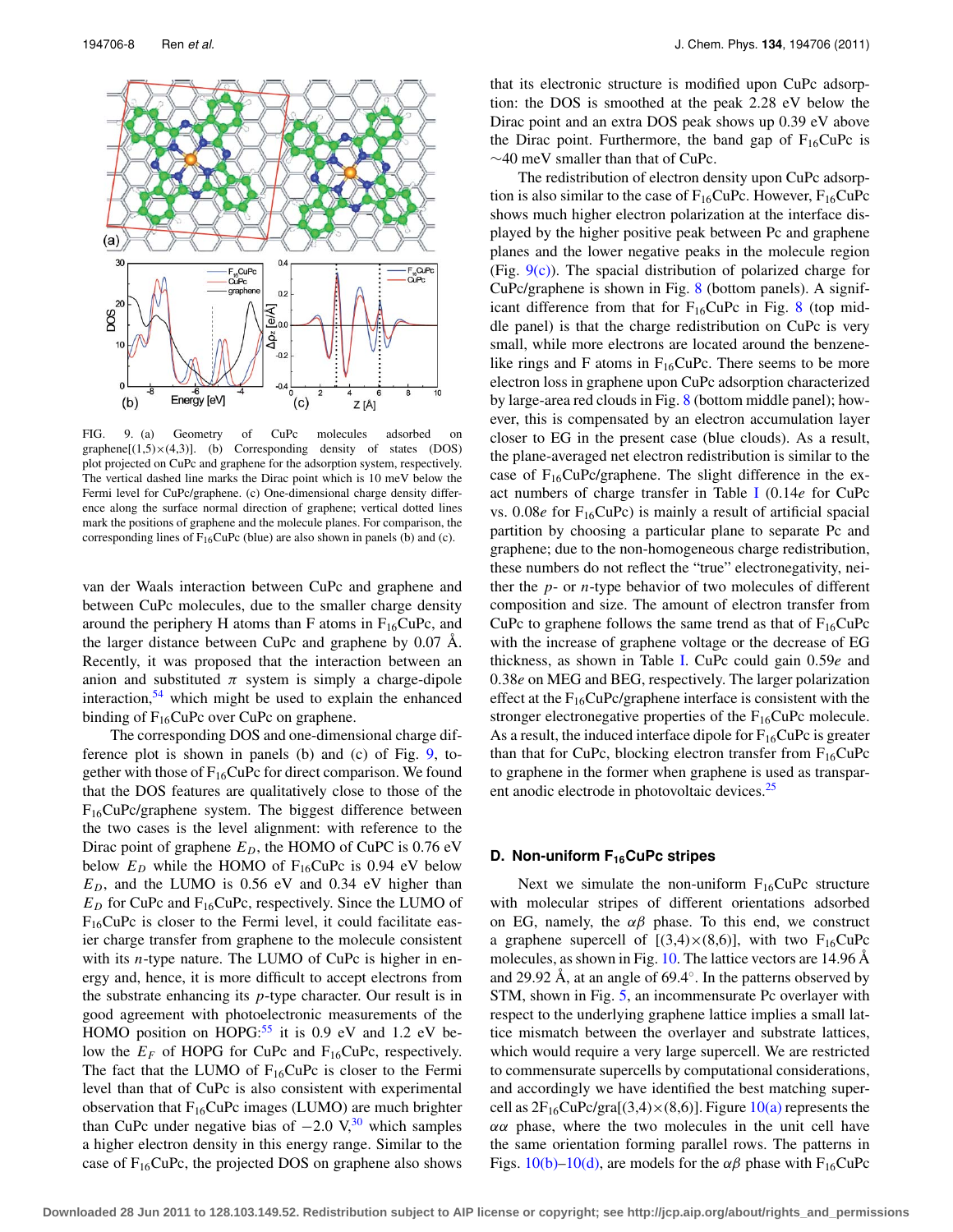<span id="page-8-0"></span>

FIG. 10. Geometries of uniform and non-uniform  $F_{16}CuPc$  overlayers adsorbed on graphene[(3,4)×(8,6)]: (a) the  $\alpha - \alpha$  pattern; (b)-(d) the  $\alpha - \beta$ stripes with relative azimuthal angles of: (b)  $20°$ , (c)  $30°$  and (d)  $40°$ . The unit cell (red parallelogram) contains two Pc molecules.

rows of two different orientations, corresponding to the  $\alpha$  and  $\beta$  stripes. The relative azimuthal angles for the two molecules in each unit cell in Figs.  $10(b)$ – $10(d)$  are:  $20°$ ,  $30°$ , and  $40°$ , respectively. In addition, we also adjust the translational position of the second Pc molecule with respect to the first one after rotation, to minimize the steric repulsion between the two molecules.

The binding energy is  $-6.16$  eV/UC for the  $\alpha\alpha$  orientation. The  $\alpha\beta$  structures have very close total energies with a binding energy  $-5.99 \pm 0.03$  eV/UC for the different arrangements shown in Figs.  $10(b)-10(d)$ . The difference is within the limit of computational accuracy. We found that the structure in Fig.  $10(c)$  has closest orientations of the molecules to those observed in experiment (Fig. [5\)](#page-4-0). The different molecular orientation in  $\alpha\beta$  phase results in a small energy shifts of the HOMO and LUMO values by less than 0.1 eV.

The small difference in adsorption energy of −0.1 eV/Pc indicates that Pc molecules in the  $\alpha\alpha$  and  $\alpha\beta$  orientations are almost energetically degenerate though the  $\alpha\alpha$  alignment is slightly favored within this artificial unit cell. When this periodic boundary condition is applied to a single layer of free-standing molecules (without the graphene substrate), the intermolecular interactions differ significantly in the two phases: they are overall attractive  $(-0.27 \text{ eV})$  for  $\alpha \alpha$  but repulsive (+0.23 eV) for  $\alpha\beta$ . The F-F diagonal distance along the  $\alpha\beta$  direction is compressed by 0.5 Å, due to the incommensurate more compact lattice used along this direction. To mimic the real dimensions observed in experiment,  $34$  we use supercells where only the lattice vector along the  $\alpha\beta$  direction is extended by 1 Å in the free-standing layer of molecules. The supercell adjustment is applied to both the  $\alpha\alpha$  and  $\alpha\beta$ phases. The intermolecular interactions in both phases become overall attractive  $(-0.5 \text{ to } -0.7 \text{ eV})$ , and the total energy for the  $\alpha\beta$  phase is 0.22 eV lower than that of the  $\alpha\alpha$ phase, suggesting that the  $\alpha\beta$  phase is more favorable under realistic conditions which explains the predominance of the  $\alpha$ β orientation in the STM images.

Using the  $\alpha\beta$  phase in Fig. [10\(c\),](#page-8-0) simulated STM images based on the charge densities for the HOMO and LUMO are shown in Fig. [11.](#page-8-1) The charge distribution of the HOMO

<span id="page-8-1"></span>

FIG. 11. Simulated STM images from the HOMO (left) and LUMO (right) states upon F<sub>16</sub>CuPc adsorption on graphene[(3,4) $\times$ (8,6)] (corresponding to applied positive and negative bias on the tip, respectively). The blue dashed lines indicate the orientations of molecular rows.

and LUMO has four-fold symmetry and a hole in the center. For the HOMO, each lobe is separated by two perpendicular planes, and the charge distribution in F-substituted phenyl groups is relatively localized. In the LUMO, the wavefunctions are more delocalized and evenly distributed over the entire Pc molecule. Furthermore, the central part of the HOMO is darker than that of the LUMO image, which is in excellent agreement as the STM images.<sup>30</sup> The molecular arrangements and the overall features of the simulated STM image of LUMO in Fig. [11](#page-8-1) are very close to that measured in experiment, see Fig. [5.](#page-4-0)

By increasing the  $F_{16}CuPc$  coverage until the graphene surface is fully covered by the Pc molecules, a Pc bilayer structure begins to form with  $\alpha\beta$  stripes, similar to that in the bottom layer. The interaction between stacking  $F_{16}CuPc$ molecules is much weaker than the Pc-graphene interaction.

## **IV. CONCLUSIONS**

We have studied the atomic and electronic structure of CuPc and  $F_{16}$ CuPc overlayers on epitaxial graphene based on STM and first-principles calculations. Both CuPc and  $F_{16}$ CuPc molecules prefer to lie flat and physisorb with the central Cu atom situated on top of a C atom of EG. For  $F_{16}$ CuPc adsorption on EG, the molecules form incommensurate crystalline islands comprising alternating  $\alpha$  and  $\beta$ -stripes. In addition, the small energy difference between these arrangements of 0.1 eV indicates the stability of both orientations which coexist on EG. Furthermore, the order is maintained by the molecule-substrate and intermolecular van der Waals interactions and is associated with a small amount of charge transfer from EG to the  $F_{16}CuPc$  molecule. More importantly, the negatively charged system leads to enhanced charge accumulation on Pc molecules relative to the neutral system. This voltage- and thickness-dependence of charge transfer suggests a simple way to controllably tune the amount of charge transfer between organic overlayers and graphene without resorting to complex chemical doping.

Because of the higher DOS at the Fermi energy and different amount of charge transfer, Pc molecules prefer to absorb on monolayer EG, when the monolayer and bilayer EG coexist. This paves a possible way for interfacial structure engineering. The calculated charge density of